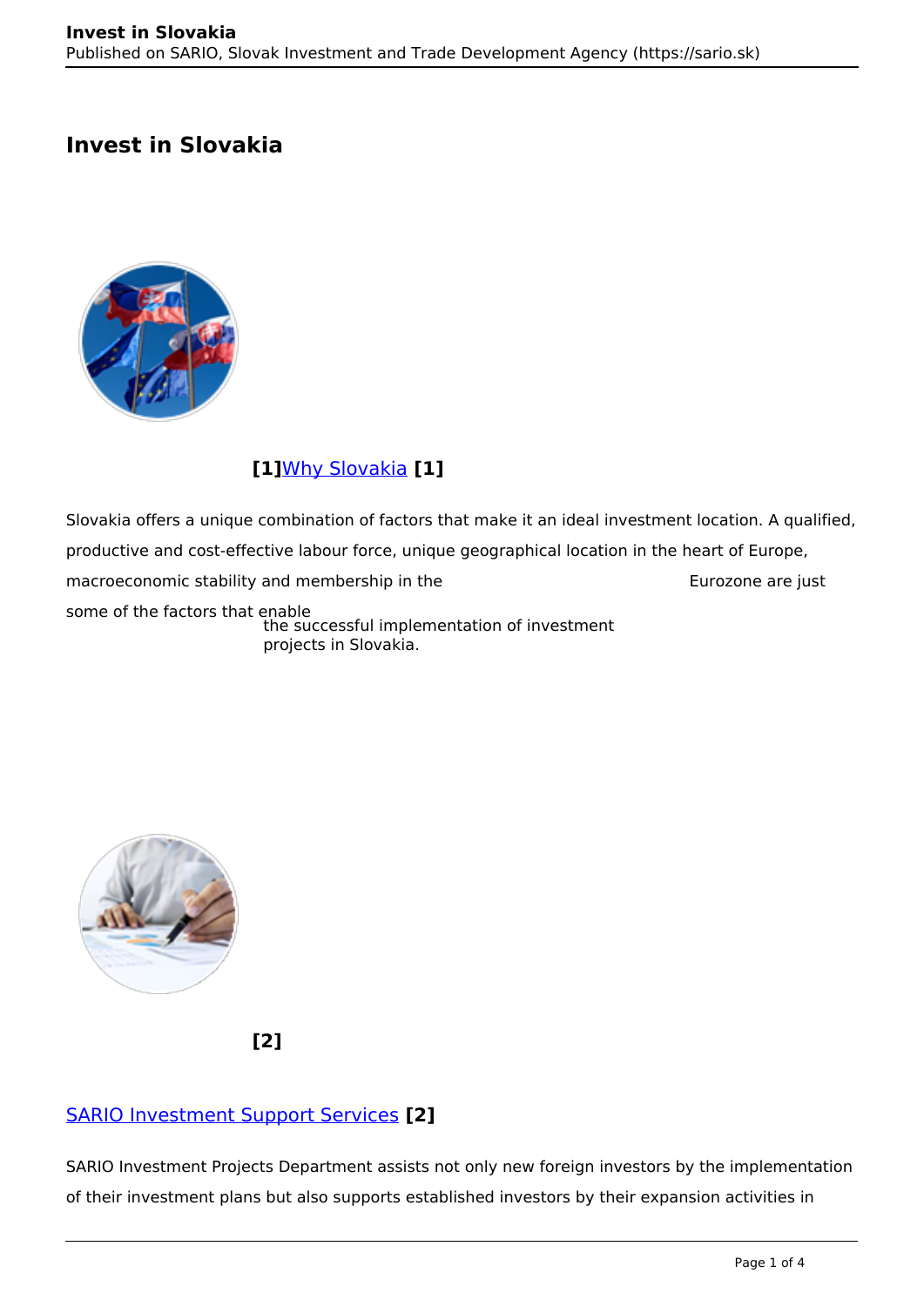Slovakia.



### [Industries and Regions Overview](https://www.sario.sk/en/invest/sector-overview) **[3]**[s](https://www.sario.sk/en/invest/sector-overview) **[3]**

Find overviews of selected industries of the Slovak economy, such as automotive, electronics, machinery & equipment, chemical, pharmaceutical, food processing, aviation, space, ICT, and business service centre (SSC & BPO) sectors. A separate brochure is devoted to the area of research, development and innovations, which has particular importance in the Slovak economy.



**[4]**

Thanks to its peculiarities, each of the Slovak regions has a special combination of comparative advantages suitable for new as well as expanding investors.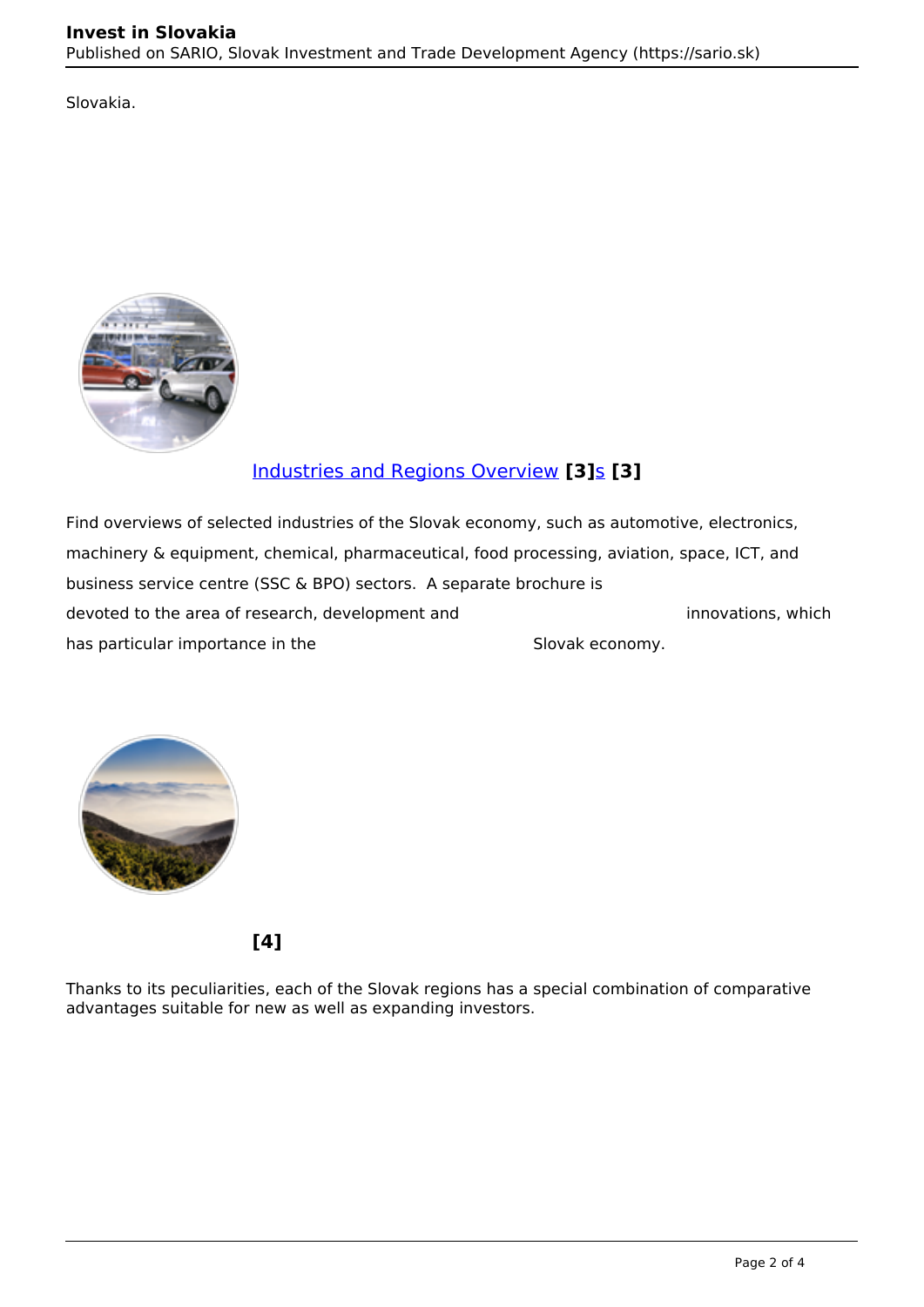

#### **[5]**[Investment Incentives and Other](https://www.sario.sk/en/invest/investment-incentives)

#### [Support Mechanisms](https://www.sario.sk/en/invest/investment-incentives) **[5]**

SARIO offers consultations on the regional investment incentives scheme, research and development  $(R<sub>1</sub>D)$  superdeduction, and other support mechanisms suitable for new investors as well as established companies.



## **[6]**[Real Estate](https://www.sario.sk/en/invest/real-estate-and-industrial-parks) **[6]**

Our agency offers assistance by the identification of specific investment locations through its own regularly updated real estate database. We prepare an overview of available real estate for potential investors according to their requirements. The same subsequently, we subsequently, we also facilitate personal visits of pre-selected sites and further assistance associated with the selection of suitable location.